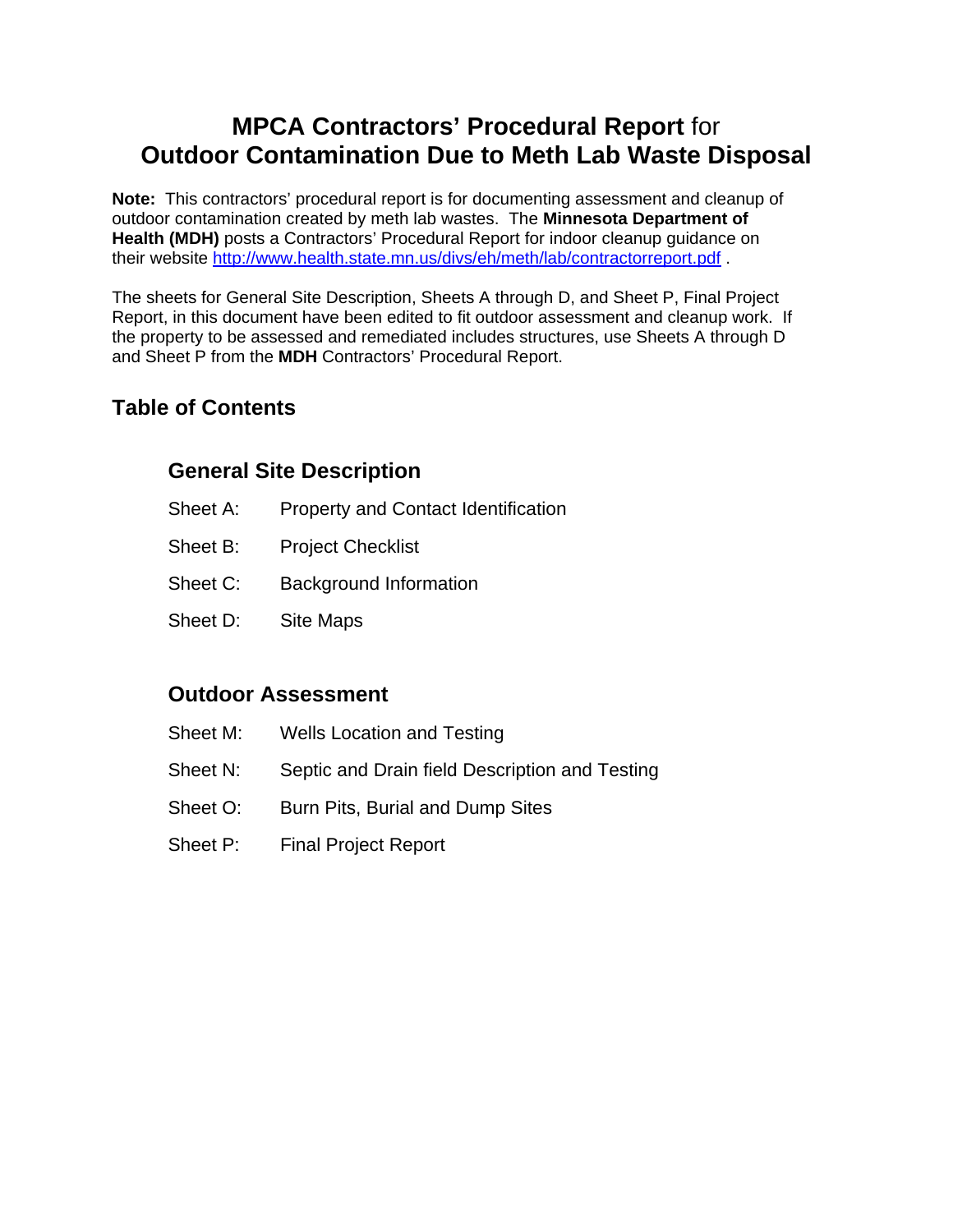#### **Outdoor Contamination Procedural Report Sheet A: Property and Contact Identification**

MPCA Guidance Dated: July 1, 2006 Date Investigation Started \_\_\_\_\_\_\_\_\_\_\_\_\_\_\_\_\_\_

| <b>Property</b><br>Name (if business):            | <b>Local Authority Overseeing Cleanup</b><br>Name: |  |
|---------------------------------------------------|----------------------------------------------------|--|
| <b>Site Street Address:</b>                       | Agency:                                            |  |
| <b>Nearest City:</b>                              | <b>Mailing Address:</b>                            |  |
| County:                                           | City, State, Zip:                                  |  |
| Latitude:<br>Longitude:<br>Date of Lab Discovery: | Telephone:<br>Email:<br>FAX:                       |  |
| <b>Property Owner/Other Client</b><br>Name(s):    | <b>Lead Criminal Investigator</b><br>Name:         |  |
|                                                   | Agency:                                            |  |
| <b>Mailing Address:</b>                           | <b>Mailing Address:</b>                            |  |
| City, State, Zip:                                 | City, State, Zip:                                  |  |
| Telephone:<br>Email:<br>FAX:                      | Telephone:<br>Email:<br>FAX:                       |  |
| <b>Consultant/Contractor</b>                      | <b>Access Arrangements</b>                         |  |
| Project Manager:                                  | Name(s):                                           |  |
| Firm:                                             |                                                    |  |
| <b>Mailing Address:</b>                           | <b>Mailing Address:</b>                            |  |
| City, State, ZIP:                                 | City, State, Zip:                                  |  |
| Telephone of Project Manager:<br>Email:<br>FAX:   | Telephone:<br>Email:<br>FAX:                       |  |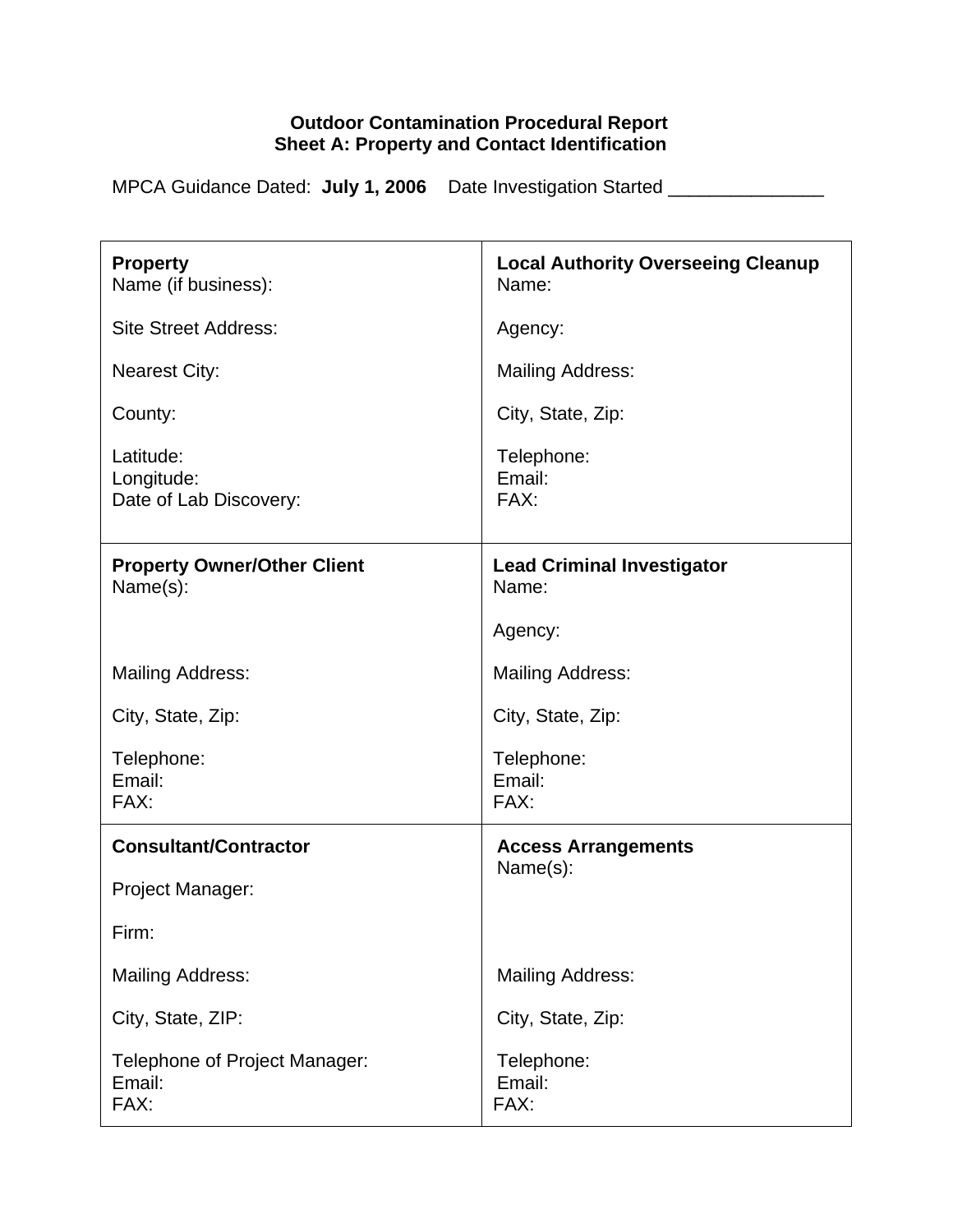# **Outdoor Contamination Procedural Report Sheet B: Project Checklist**

#### **Contractor's Project Manager must circle a Y/N or complete every line.**

### **Preliminary Tasks:**

| Contacted lead criminal investigator and requested police reports?                                                                                                                                                                                                                                                                  | Y / N |  |
|-------------------------------------------------------------------------------------------------------------------------------------------------------------------------------------------------------------------------------------------------------------------------------------------------------------------------------------|-------|--|
| Gross chemicals, filters, and glassware present?<br>If Yes, call lead criminal investigator.<br>Comments <u>and the comments</u> of the comments of the comments of the comments of the comments of the comments of the comments of the comments of the comments of the comments of the comments of the comments of the comments of |       |  |
| <b>General Site Description:</b>                                                                                                                                                                                                                                                                                                    |       |  |
| Sheet A: Property and Contact Identification completed?<br>Comments                                                                                                                                                                                                                                                                 | Y / N |  |
| Sheet C: Background Information collected?<br>Comments                                                                                                                                                                                                                                                                              |       |  |

Sheet D1: *Map to Site* and Sheet D2: *Site Map* completed? Y/N Comments

#### **Outdoor Assessment**

| Was a well(s) present on-site or within 250 ft. of cook or waste disposal site?<br>Sheet M: Well Location and Testing described? | Y / N<br>Y / N |
|----------------------------------------------------------------------------------------------------------------------------------|----------------|
| Comments                                                                                                                         |                |
| Was a sanitary sewer/septic system present on the property?                                                                      | Y / N          |
| Sheet N: Septic and Drainfield Description and Testing completed?                                                                | Y / N          |
| Comments                                                                                                                         |                |
| Were burn pits, burial or dumpsites present?                                                                                     | Y / N          |
| Sheet O: Burn Pits, Burial Pits and Dump Sites completed?                                                                        | Y / N          |
| <b>Comments</b>                                                                                                                  |                |
| <b>Site Address</b>                                                                                                              |                |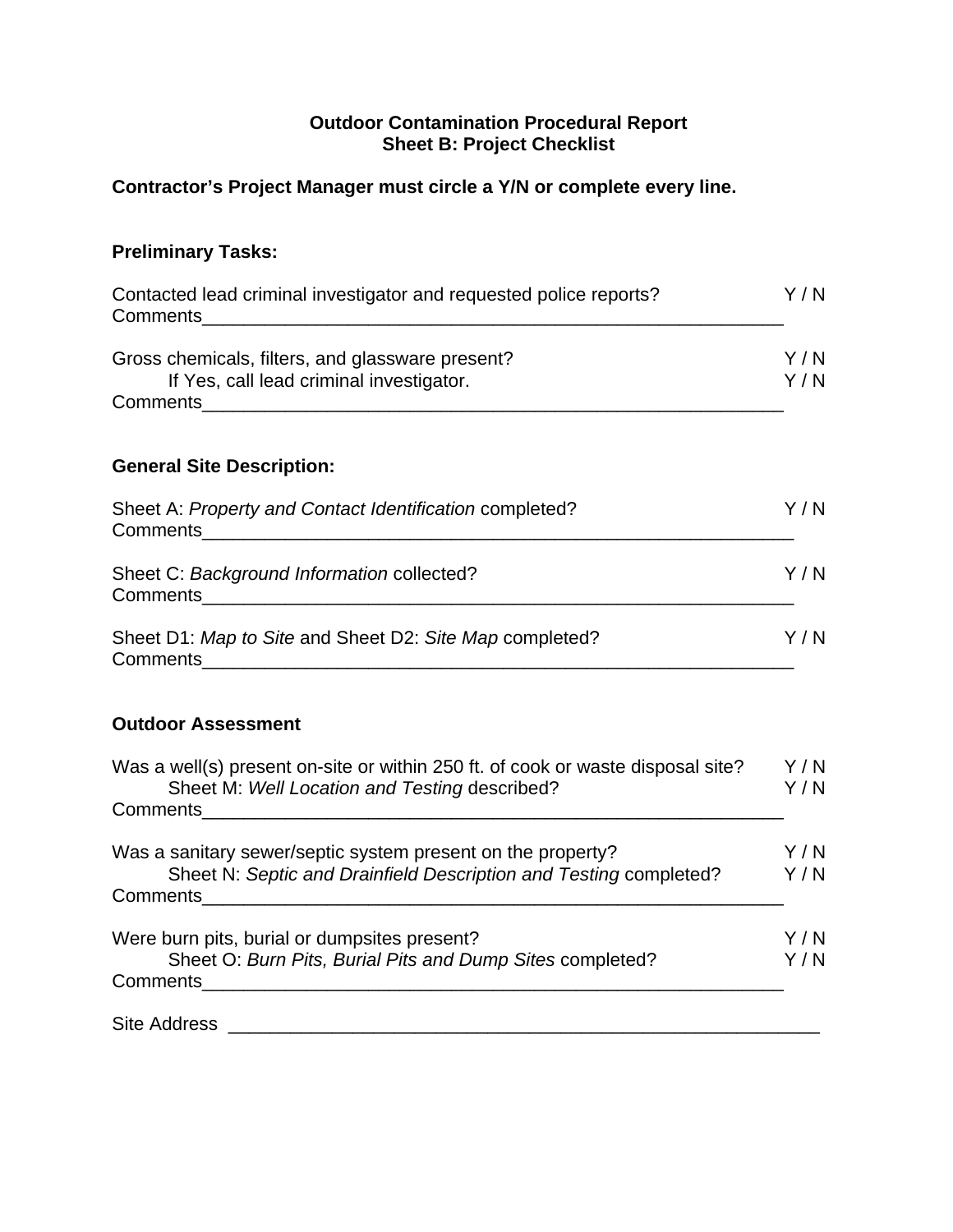#### **Outdoor Contamination Procedural Report Sheet B: Project Checklist, continued**

## **Project Completion Report**

| Sheet P: Project Completion Report completed?<br><b>Comments Comments</b>                                            | Y/N   |
|----------------------------------------------------------------------------------------------------------------------|-------|
| Work Plan and sample results submitted to local authority?                                                           | Y / N |
| <b>Post-Remediation</b>                                                                                              |       |
| After cleanup, submitted cleanup completion notice to local authority                                                | Y/N   |
| Final report, with all analytical data attached, submitted to owner?<br>Date submitted to owner<br>Comments          | Y / N |
| <u> 1980 - Jan Sterling von de Sterling von de Sterling von de Sterling von de Sterling von de Sterling von de S</u> |       |
| Owner signed and submitted final report to local authority?<br>Date submitted to local authority                     |       |

| <b>Additional Comments</b> |
|----------------------------|
|                            |
|                            |
|                            |
|                            |
|                            |
|                            |
|                            |
|                            |
|                            |
|                            |
|                            |
|                            |
|                            |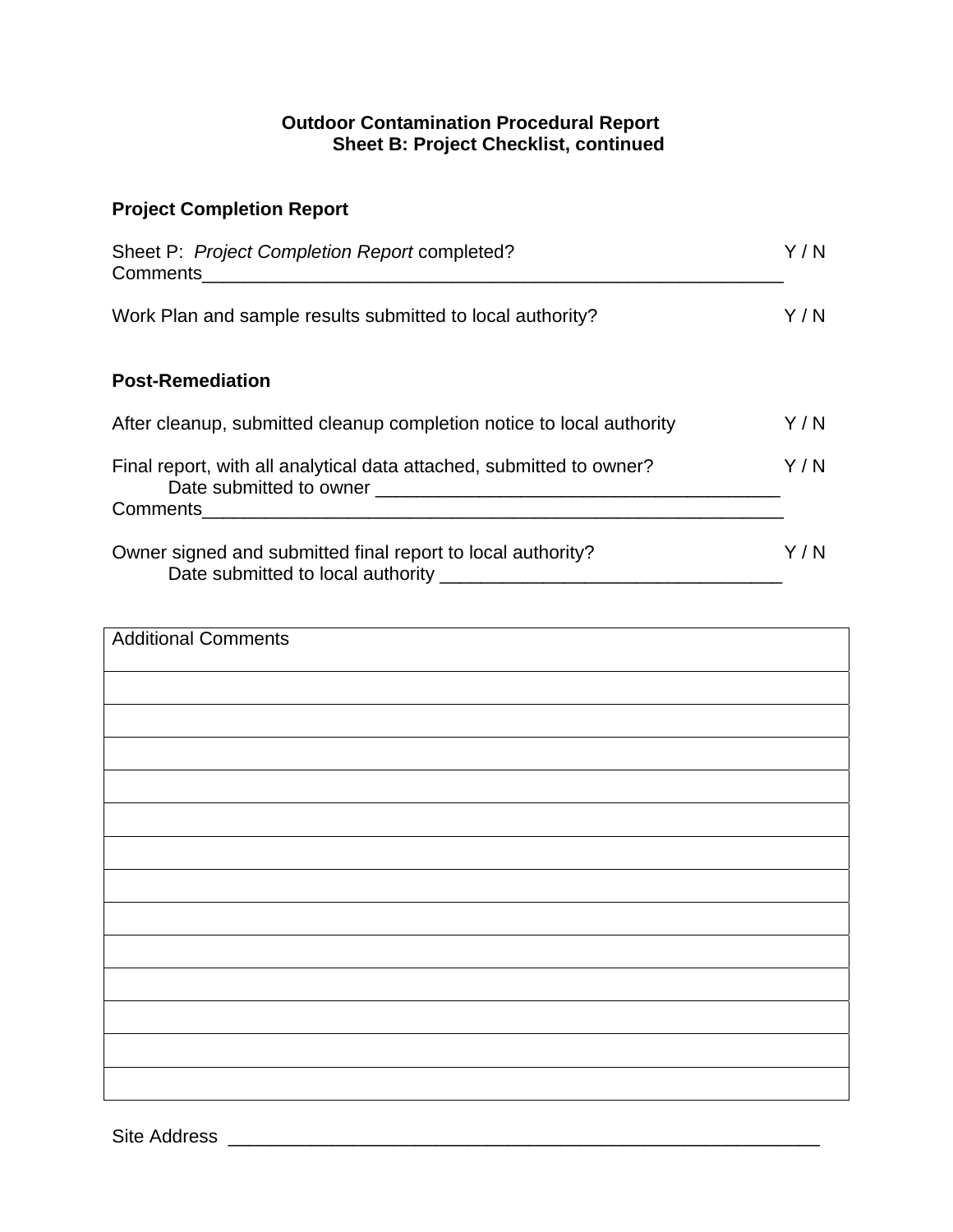#### **Outdoor Contamination Procedural Report**

Sheet C: Background Information

Describe known or reported clandestine laboratory activity on the site (e.g., areas of meth cooking, date of last suspected cook or suspect arrest date, law enforcement estimates of time meth operations existed, approximate quantities of meth produced, chemical location and amount disposed, and any lab apparatus, etc). Reference and/or attach appropriate available police reports:

Other observed contamination sources on the site, such as waste oil dumping, oil tanks, hobby or business chemical use, etc.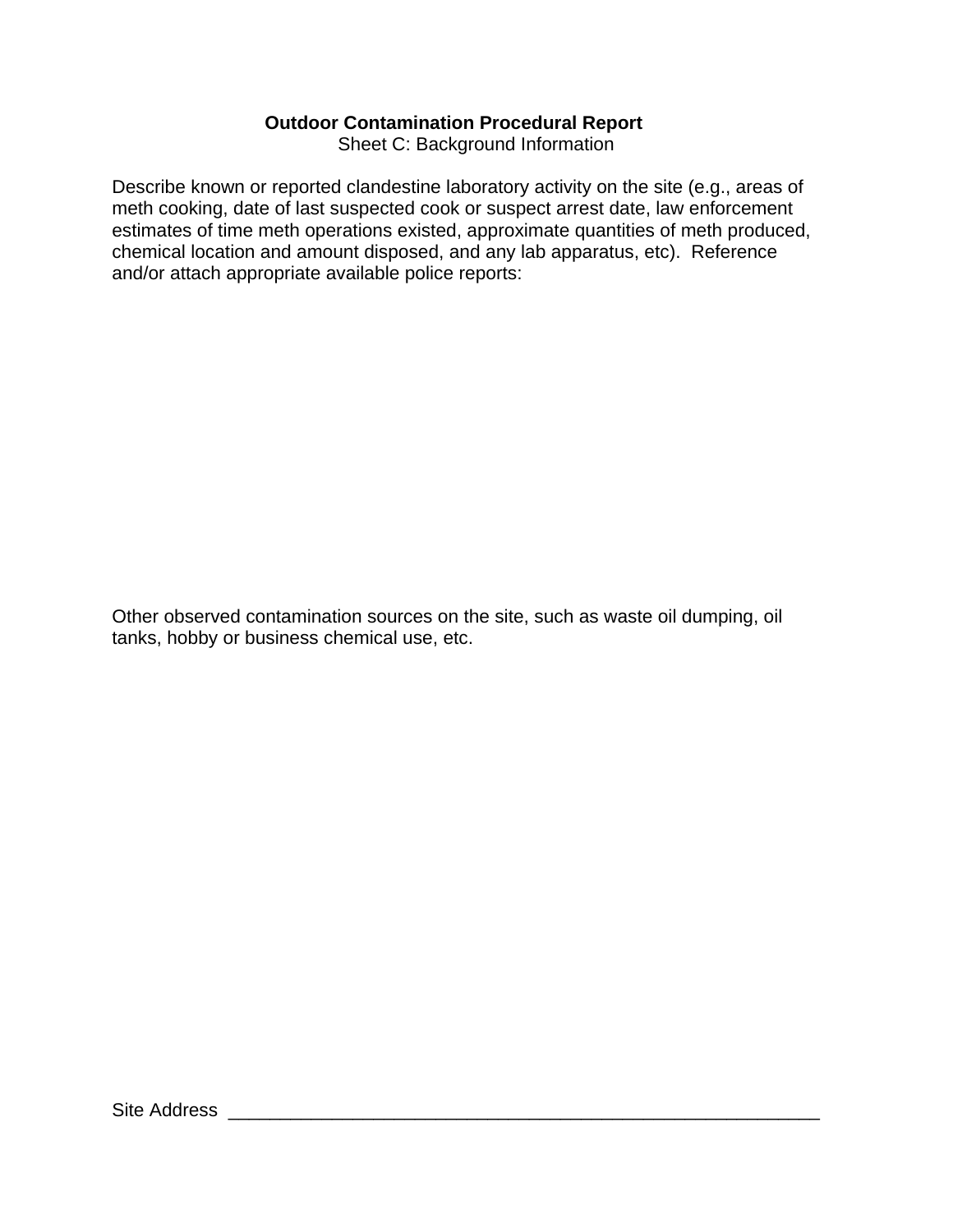# **Outdoor Contamination Procedural Report Sheet D1: Map to site**

Show roads from nearest town, major surface water, north arrow, and other important features. Attach separate sheet if necessary.

Additional directions to site: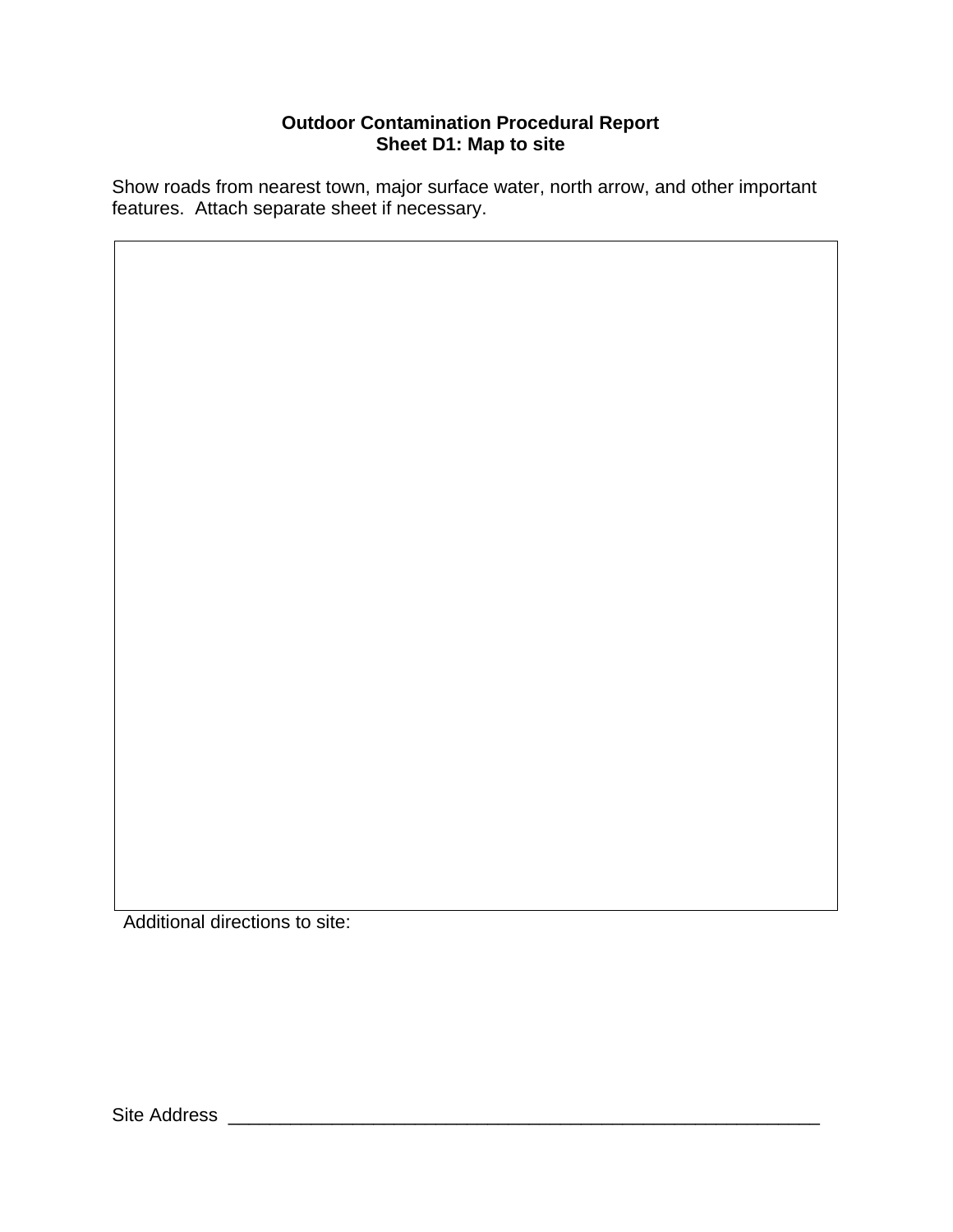# **Outdoor Contamination Procedural Report Sheet D2: Site Map**

**Site map**: Sketch buildings, wells, septic tank/drainfield, burn or burial pits; arrows and distances to nearest occupancies and wells, and surface water in each direction. Include north direction arrow. Attach separate sheet if necessary.

Site Address \_\_\_\_\_\_\_\_\_\_\_\_\_\_\_\_\_\_\_\_\_\_\_\_\_\_\_\_\_\_\_\_\_\_\_\_\_\_\_\_\_\_\_\_\_\_\_\_\_\_\_\_\_\_\_\_\_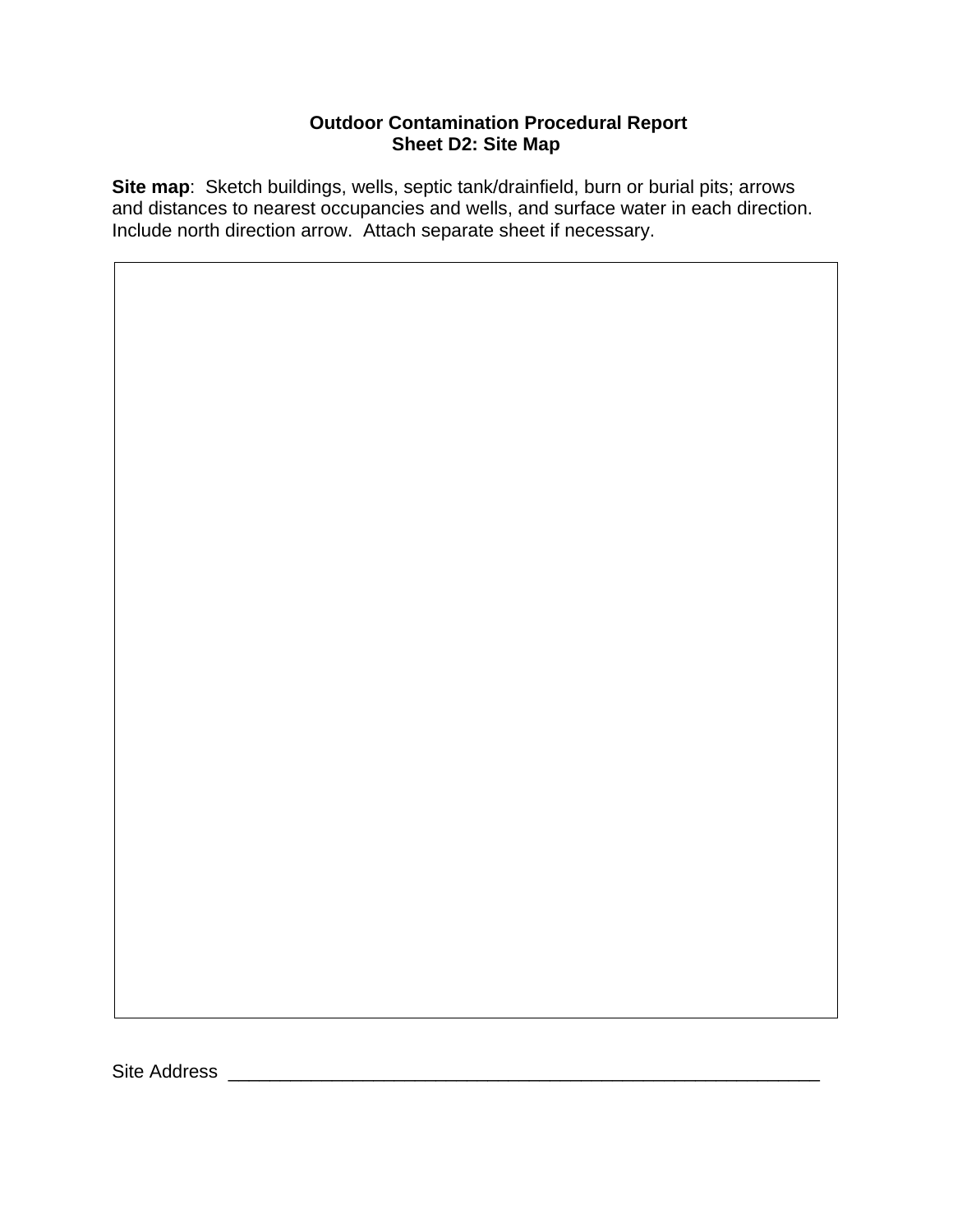#### **Outdoor Contamination Procedural Report – Outdoor Assessment Sheet M: Wells Location and Testing**

Diagram site and locations of wells on site and within 250 feet of septic system, drain field, suspected meth cooking and/or disposal areas.

For each well, record the following, if applicable: (Attach additional sheets for more wells if necessary)

|                                                                                                                                       | Phone <u>New York Books and The Books and the Books and the Books and the Books and the Books and the Books and the Books and the Books and the Books and the Books and the Books and the Books and the Books and the Books and </u> |
|---------------------------------------------------------------------------------------------------------------------------------------|--------------------------------------------------------------------------------------------------------------------------------------------------------------------------------------------------------------------------------------|
|                                                                                                                                       | Well                                                                                                                                                                                                                                 |
| use________________________                                                                                                           |                                                                                                                                                                                                                                      |
| If available, please record:                                                                                                          |                                                                                                                                                                                                                                      |
| Unique Well #                                                                                                                         |                                                                                                                                                                                                                                      |
| Depth/construction____________________________                                                                                        |                                                                                                                                                                                                                                      |
|                                                                                                                                       | Phone________                                                                                                                                                                                                                        |
|                                                                                                                                       | Well                                                                                                                                                                                                                                 |
| use__________________________                                                                                                         |                                                                                                                                                                                                                                      |
| If available, please record:                                                                                                          |                                                                                                                                                                                                                                      |
|                                                                                                                                       |                                                                                                                                                                                                                                      |
| Depth/construction_______________________________                                                                                     |                                                                                                                                                                                                                                      |
|                                                                                                                                       |                                                                                                                                                                                                                                      |
|                                                                                                                                       | Well                                                                                                                                                                                                                                 |
| use_________________________                                                                                                          |                                                                                                                                                                                                                                      |
| If available, please record:                                                                                                          |                                                                                                                                                                                                                                      |
| Unique Well #<br><u> 1980 - Johann Stein, mars andreis andreis andreis andreis andreis andreis andreis andreis andreis andreis an</u> |                                                                                                                                                                                                                                      |
| Depth/construction____________________________                                                                                        |                                                                                                                                                                                                                                      |
|                                                                                                                                       |                                                                                                                                                                                                                                      |

Site Address \_\_\_\_\_\_\_\_\_\_\_\_\_\_\_\_\_\_\_\_\_\_\_\_\_\_\_\_\_\_\_\_\_\_\_\_\_\_\_\_\_\_\_\_\_\_\_\_\_\_\_\_\_\_\_\_\_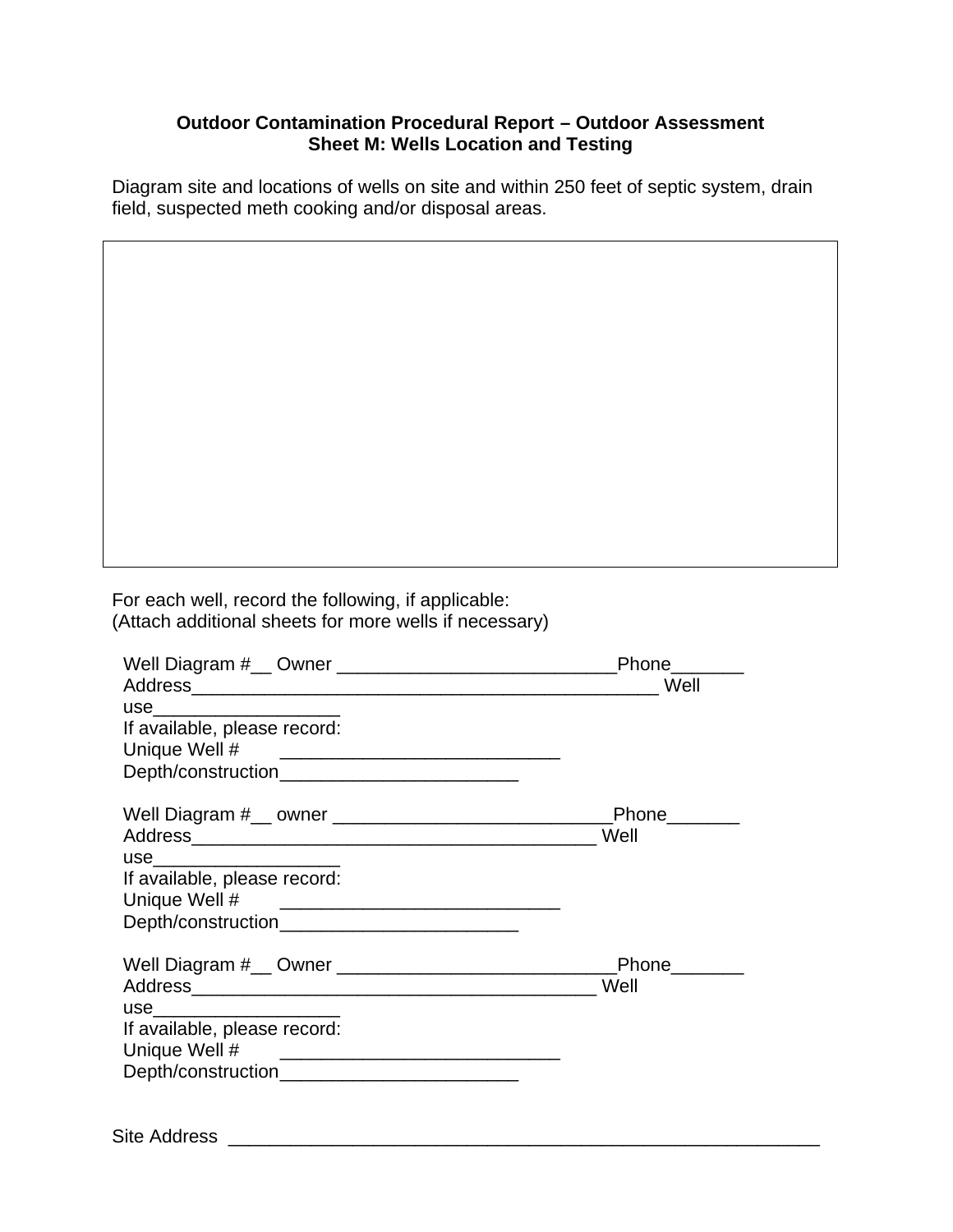#### **Outdoor Contamination Procedural Report – Outdoor Assessment Sheet M: Wells Location and Testing (cont.)**

**Sample all wells within 100 feet** of septic systems, drain fields, meth cooking or disposal areas for VOCs per MDH Method 498.

**Immediately report** sample results that detect a VOC greater than ( > ) 50% of any HRL to the local authority, MDH, and MPCA. Find HRLs at http://www.health.state.mn.us/divs/eh/groundwater/hrlgw/chemfinal.html . See discussion in Section E, "Wells," in the "Outdoor Contamination due to Meth Lab Waste Disposal: Assessment and Cleanup" http://www.pca.state.mn.us/cleanup/meth.html .

Attach laboratory data sheets to report.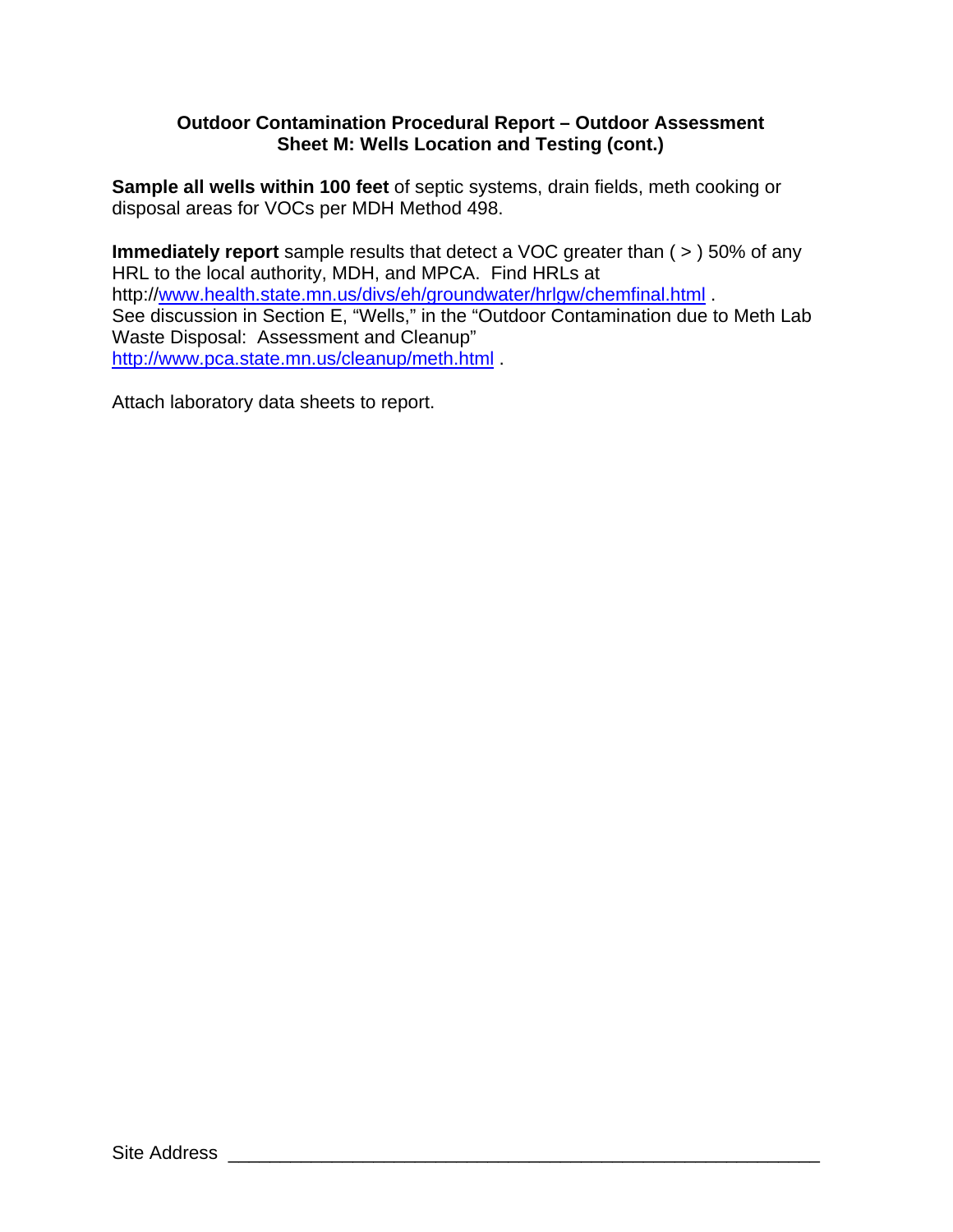#### **Outdoor Contamination Procedural Report – Outdoor Assessment Sheet N: Septic and Drain field Description and Testing**

**NOTE: Before pumping septic tank**, ensure that indoor cleanup of all structures has been completed including flushing of indoor plumbing. Clearing plumbing includes:

- 1. Flush all plumbing to clear traps of solvents, lye, etc.
- 2. Continue flushing until PID readings of all plumbing traps are nondetect.
- 3. Test for residual pH by collecting sample of material from each trap using a long handled tongs and cotton gauze.

Diagram septic tank with cleanout, drain field, dwelling and other structures, and wells with approximate distances.

Information disclosed by owner regarding construction, age, permits, condition of septic tank/drain field, last known use, etc.

1. Sample **septic tank** per guidance, analyze for VOCs using MDH method 498 (EPA 8260B).

Result \_\_\_\_\_\_\_\_ µg/liter total VOCs in septage sample.

Site Address **Example 20** and the set of  $\mathcal{L}$  and  $\mathcal{L}$  and  $\mathcal{L}$  and  $\mathcal{L}$  and  $\mathcal{L}$  and  $\mathcal{L}$  and  $\mathcal{L}$  and  $\mathcal{L}$  and  $\mathcal{L}$  and  $\mathcal{L}$  and  $\mathcal{L}$  and  $\mathcal{L}$  and  $\mathcal{L}$  and  $\mathcal{L}$  and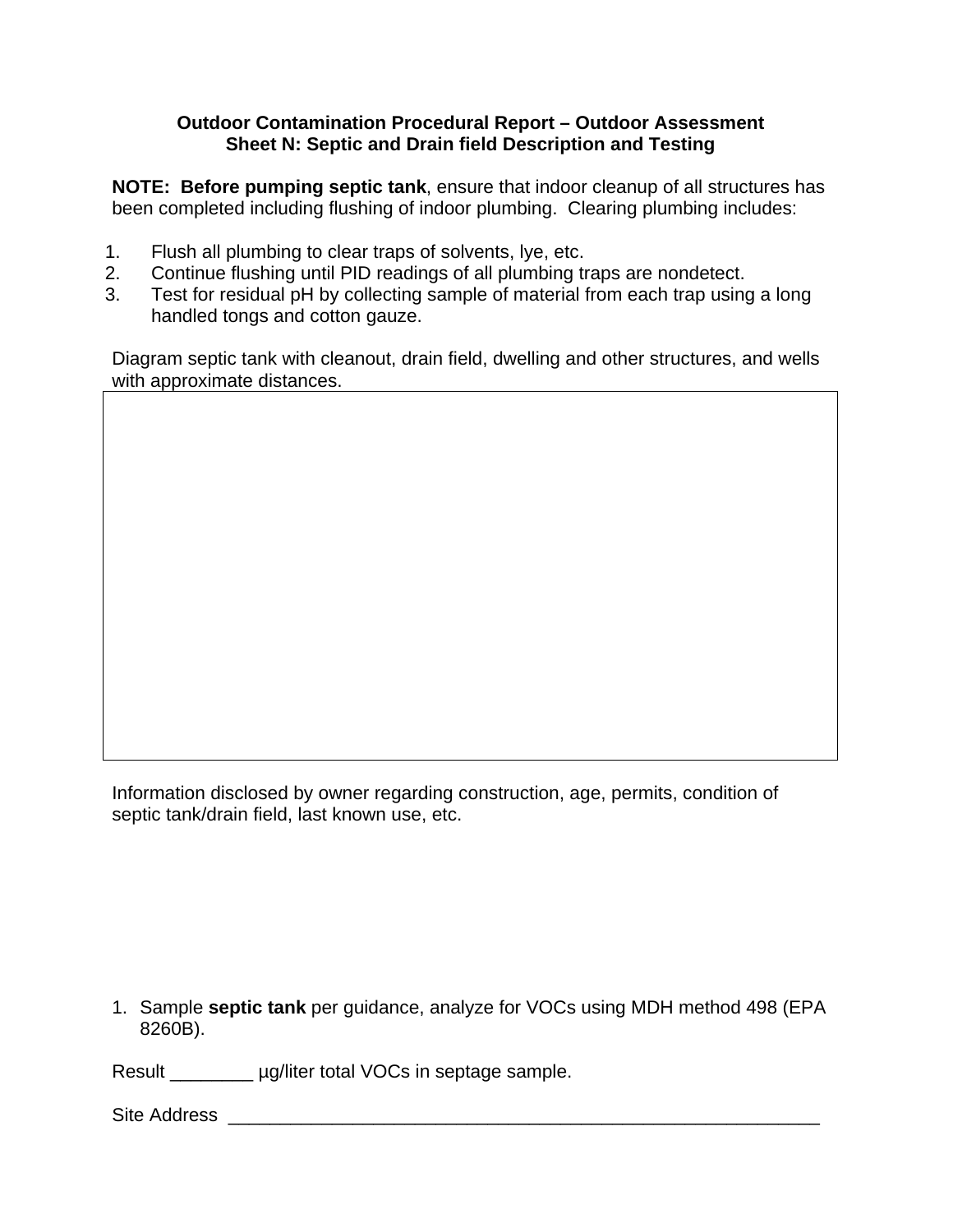#### **Outdoor Contamination Procedural Report – Outdoor Assessment Sheet N: Septic and Drain field Description and Testing (cont.)**

2. **If total VOCs > 2000 µg/liter and less than 10,000 µg/liter**, agitate tank contents to aerate, then pump septic tank and dispose of septage per guidance.

Septage Disposal Facility

\* Note, if **VOCs > than 10,000 µg/liter**, **immediately contact** MPCA Emergency Response Team (ERT) at **651-649-5451 or 1-800-422-0798**, and the local health authority.

3. If septic tank **total VOCs > 2000 µg/liter**, sample **groundwater** from under or at the perimeter of the drainfield. Analyze for VOCs using MDH method 498 (EPA 8260B).

| Result | μg/liter total VOCs in groundwater sample #      |
|--------|--------------------------------------------------|
| Result | $\mu$ g/liter total VOCs in groundwater sample # |

If any VOC result in a groundwater sample collected from under or near a drainfield is greater than its HRL, contact MPCA ERT and notify the local authority. Current HRLs can be found at http://www.health.state.mn.us/divs/eh/groundwater/hrlgw/chemfinal.html See discussion in Section E, "Wells," in the "Outdoor Contamination due to Meth Lab Waste Disposal: Assessment and Cleanup" document at http://www.pca.state.mn.us/cleanup/meth.html .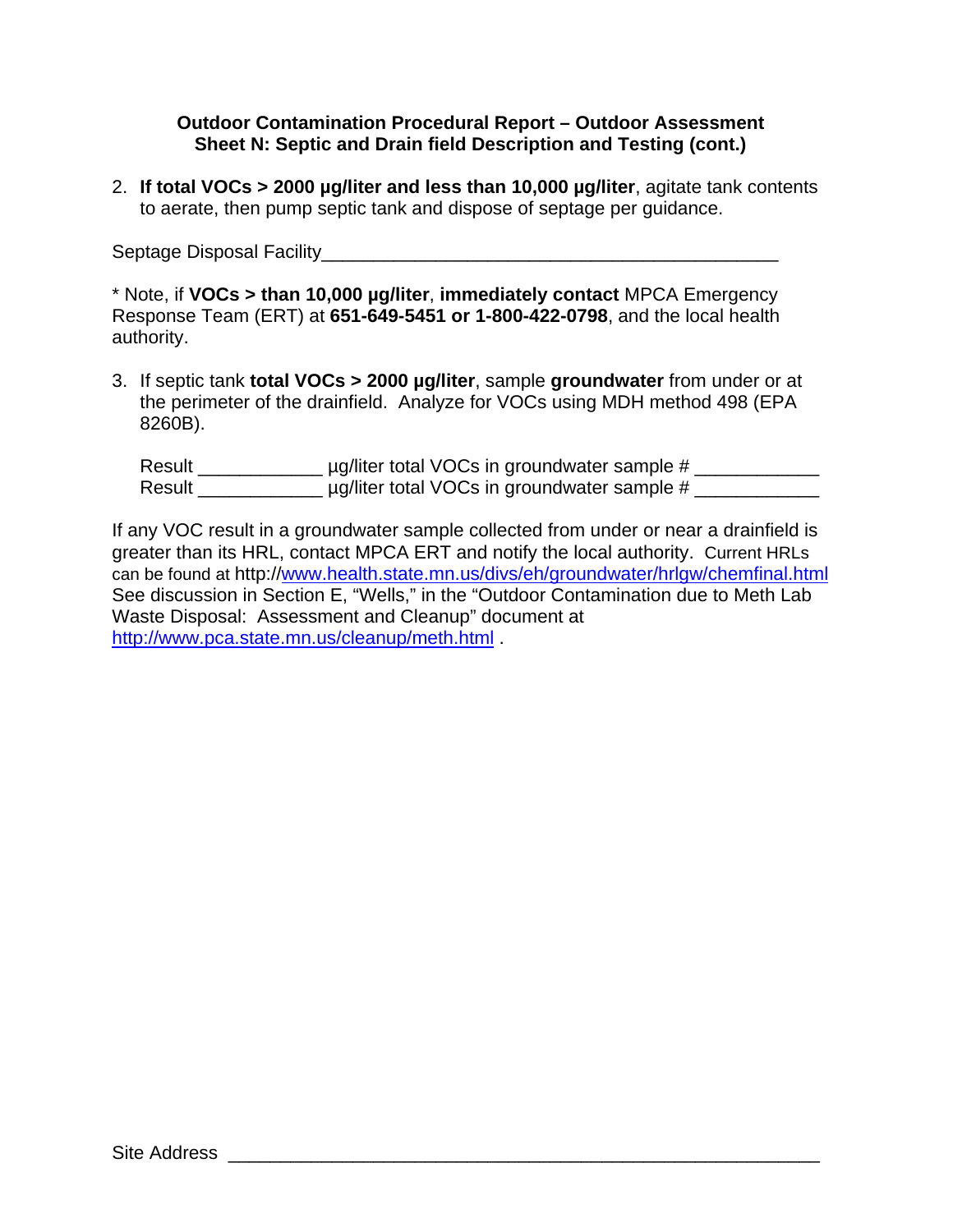#### **Outdoor Contamination Procedural Report – Outdoor Assessment Sheet O: Burn Pits, Burial Pits and Dump Sites**

Diagram showing locations of burn pits, burial pits and dump sites in relation to structures and wells. ID areas sampled (see #4 below).

Description of burn, burial, and disposal areas.

NOTE: If any containers with raw materials, drug residues, partially finished drug product, etc. are found, contact criminal investigators.

- 1. Refer to guidance and flow chart. See "Soil Sample Collection and Analysis Procedures Appendix I. Field Screening Procedure" for protocol for PID screening at: http://www.pca.state.mn.us/publications/c-prp4-04.pdf
- 2. Separate **solid waste** (empty solvent containers, hoses, pans, and meth pipes). Make specific arrangements with the municipal solid waste facility prior to disposal.

Excavate **ash** from burn pits and **screen with PID**. If PID reading is **less than (<) 40 parts per million (ppm)**, dispose of ash at a municipal solid waste facility or industrial waste landfill.

If PID reading is **greater than (>) 40 ppm**, dispose of ash with soil. Make specific arrangements with the disposal facility prior to delivering contaminated materials.

Site Address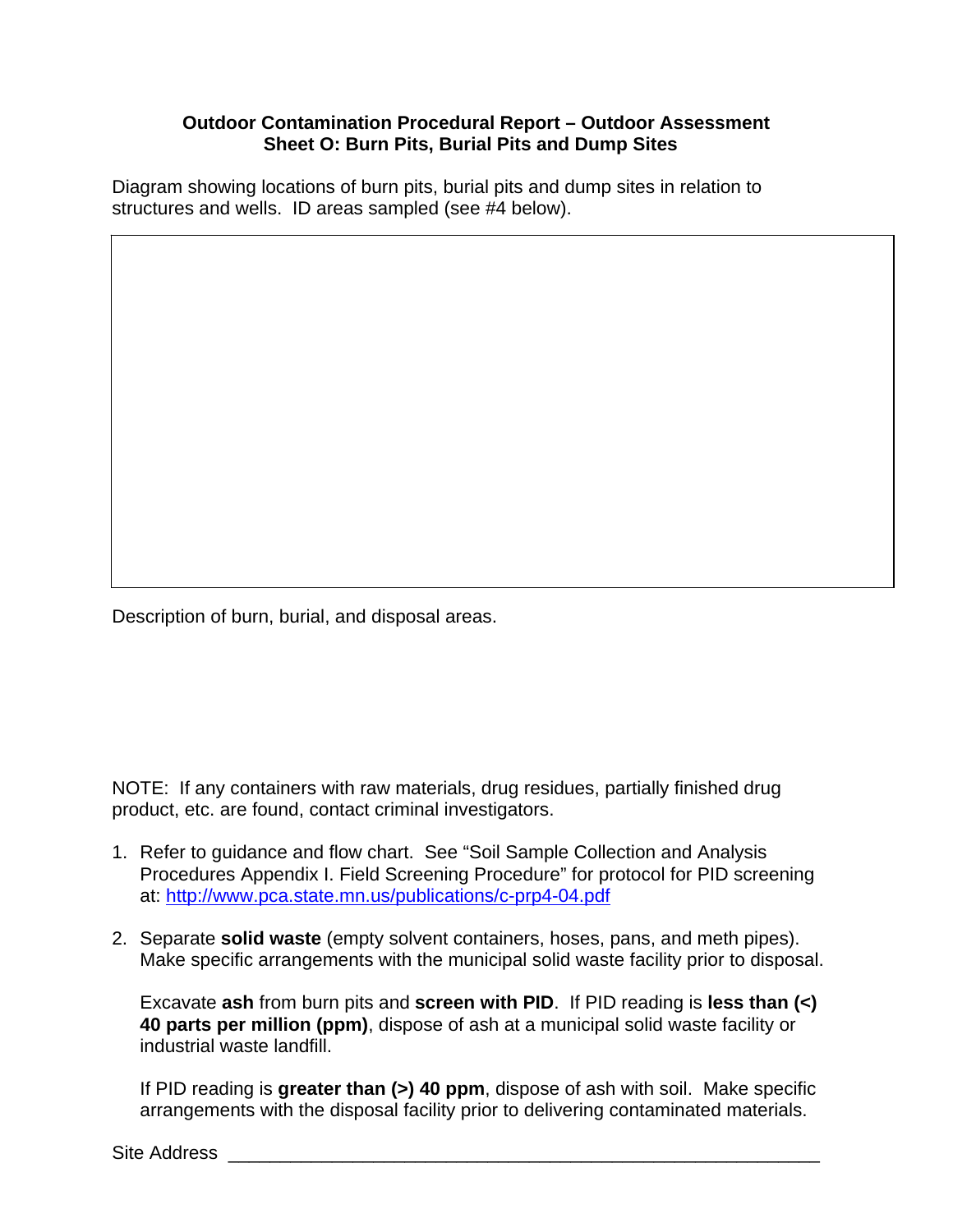#### **Outdoor Contamination Procedural Report – Outdoor Assessment Sheet O: Burn Pits, Burial Pits and Dump Sites, continued**

| Headspace | Area | Area 2 | Area 3 | Area 4 |
|-----------|------|--------|--------|--------|
| for ash   |      |        |        |        |
| (ppm)     |      |        |        |        |

3. Excavate contaminated **soil** from all burn and burial pits. Stockpile all contaminated soil on a plastic or impervious surface and cover with plastic. Field screen soil samples using PID headspace measurements.

| Headspace | Area | Area 2 | Area 3 | Area 4 |
|-----------|------|--------|--------|--------|
| (ppm)     |      |        |        |        |

4. **PID screen soils at 12-inch depth**. If PID < 40 ppm, rake and aerate soil. If PID > 40 ppm, remove contaminated soil until PID reading is at or below 40 ppm per PID headspace analysis. Call MPCA if excavation becomes deep to request guidance.

| 12" depth    | Area 1 | Area 2 | Area 3 | Area 4 |
|--------------|--------|--------|--------|--------|
| <b>Soils</b> |        |        |        |        |
| Headspace    |        |        |        |        |
| (ppm)        |        |        |        |        |

5. If the **soil volume** is less than 10 cubic yards, contact a member of the MPCA Emergency Response Team through the Minnesota State Duty Officer at **651-649- 5451 or 1-800-422-0798** for verbal approval before thin spreading on site.

If the excavated soil volume is greater than 10 cubic yards or the site conditions are not suitable for thin spreading, contact the MPCA Emergency Response Team prior to disposal is arranged.

6. After excavation of the contaminated soils are complete, collect a **bottom grab**  sample 12-inches below the surface at each disposal location. Collect an additional sample if the area is greater than 100 square feet. Submit soil sample(s) to a laboratory in an appropriate container for VOC sediment analysis using MDH method 466.

If any contaminants are detected in the laboratory analysis, provide a copy of the laboratory data to the local authority and the MPCA Emergency Response Team through the Minnesota State Duty Officer.

| Disposal<br>Site | - 1. |  |
|------------------|------|--|
|                  |      |  |